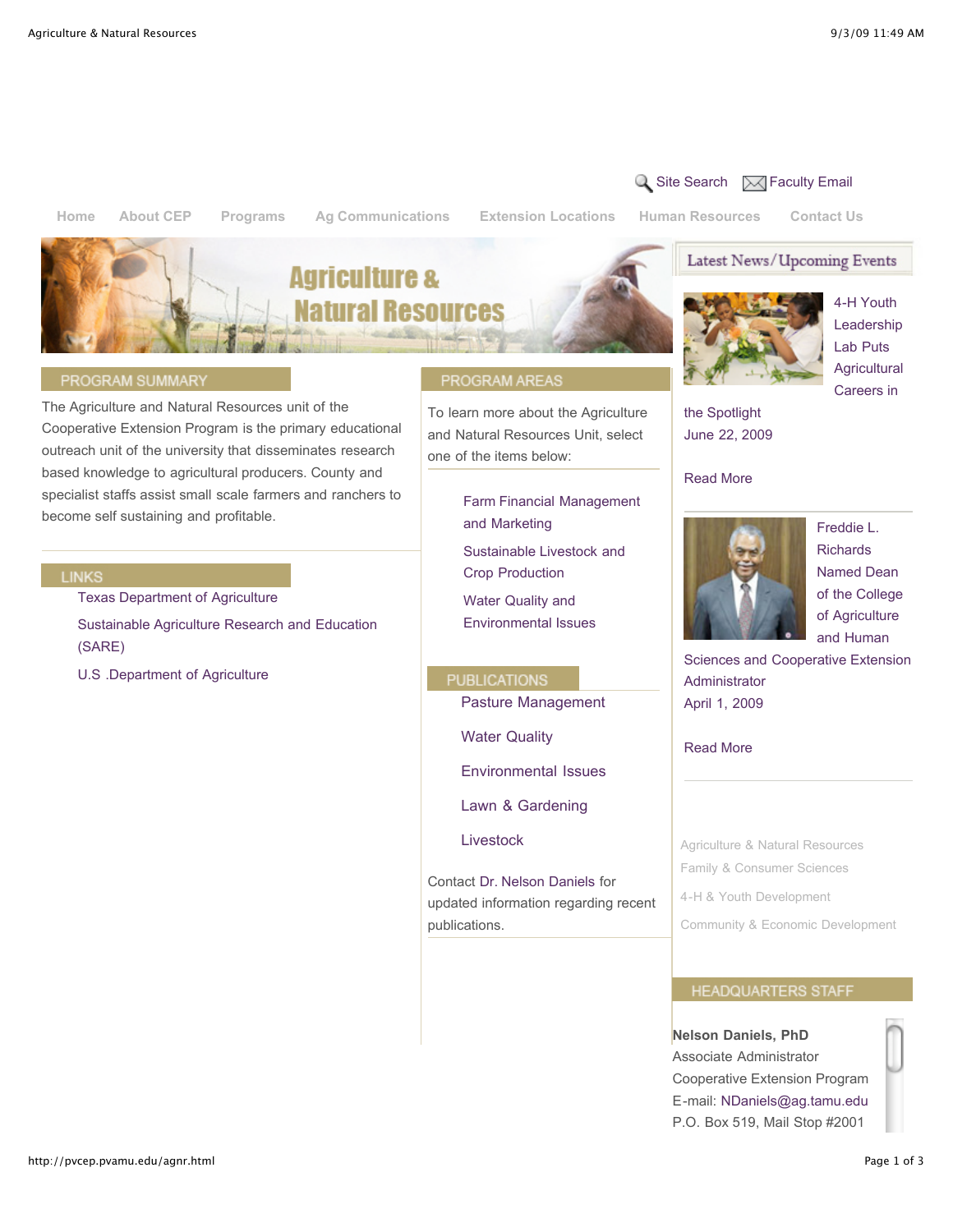Prairie View, TX 77446-3059 Phone: 936.261.5112 FAX: 936.261.5141

Program Specialist

**Billy Lawton, M.Ed.**  $+$ 

[Home](http://pvcep.pvamu.edu/) | [ADA Resources |](http://www.pvamu.edu/pages/276.asp) [Webmaster |](mailto:lssmith@pvamu.edu) [Contact Us](http://pvcep.pvamu.edu/contact_us.html)

Pressure  $\mathcal{P}$ © Copyright 2006 -- Cooperative Extension Program, Prairie View A&M University

# **[otbinteractive](http://www.otbinteractive.com/)**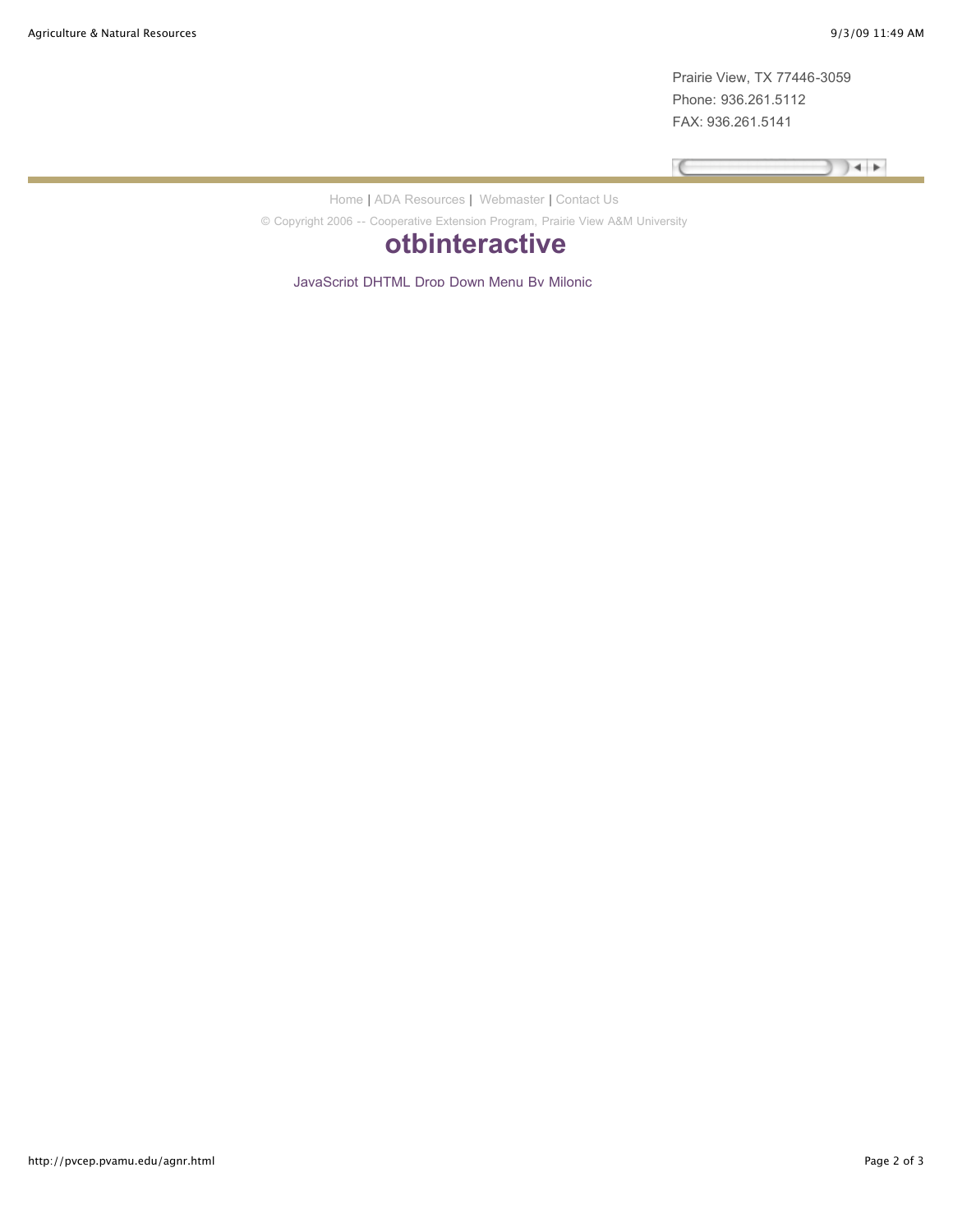**[Home](http://pvcep.pvamu.edu/index.html) About CEP Programs Ag Communications [Extension Locations](http://pvcep.pvamu.edu/map.html) Human Resources [Contact Us](http://pvcep.pvamu.edu/contact_us.html)**

# Family & Consumer Sciences

#### PROGRAM SUMMARY

 The Family and Consumer Sciences component of the Cooperative Extension Program recognizes that strong families are important to a prosperous and productive society. The family is the major provider of joy, security, values and goals. The Extension staff works to plan and deliver research-based family focused programs in health and well being, parenting, life skills and nutrition to underserved clientele, but, not excluding other audiences, that will serve as a catalyst to improve the quality of living.

## [Read More](http://pvcep.pvamu.edu/fcs_more.html)  FCS Newsletter Archive [Children, Youth, and Families at Risk Program](http://www.csrees.usda.gov/nea/family/cyfar/cyfar.html) [Kids Health](http://kidshealth.org/) [Families World Wide](http://www.fww.org/) [Dietary Guidelines for Americans](http://www.healthierus.gov/dietaryguidelines) [American Heart Association](http://www.americanheart.org/) [Agricultural Research Service/What's in the Foods You](http://www.ars.usda.gov/main/main.htm) Eat–Search Tool [National Network for Health](http://www.nnh.org/) [American Diabetes Association](http://www.diabetes.org/) [National Heart Lung and Blood Institute](http://www.nhlbi.org/)

### PROGRAM AREAS

To learn more about the Family & Consumer Sciences Unit, select one of the items below:

#### **[Parenting](http://pvcep.pvamu.edu/fcs_parenting.html)**

[Financial Resource](http://pvcep.pvamu.edu/fcs_financial.html) Management [Nutrition & Health](http://pvcep.pvamu.edu/fcs_nutrition.html)

#### **PUBLICATIONS**



 $\overline{Q}$  [Site Search](http://pvcep.pvamu.edu/?q=search/node)  $\overline{Q}$  [Faculty Email](https://pvumail.pvamu.edu/exchange)



Latest News/Upcoming Events

4-H Youth Leadership Lab Puts **Agricultural** Careers in

the Spotlight [June 22, 2009](http://pvcep.pvamu.edu/articles/article-22Jun2009.html) 

#### Read More



Freddie L. Richards Named Dean of the College of Agriculture and Human

[Sciences and Cooperative Extension](http://pvcep.pvamu.edu/articles/article-01Apr2009.html) Administrator April 1, 2009

#### Read More

[Agriculture & Natural Resources](http://pvcep.pvamu.edu/agnr.html) [Family & Consumer Sciences](http://pvcep.pvamu.edu/fcs.html) [4-H & Youth Development](http://pvcep.pvamu.edu/4-h.html) [Community & Economic Development](http://pvcep.pvamu.edu/comd.html)

#### **HEADQUARTERS STAFF**

**Carolyn J .Nobles, PhD** Program Leader-Family and Consumer Sciences E-mail: [CNobles@ag.tamu.edu](mailto:CNobles@ag.tamu.edu) P.O. Box 519, Mail Stop #2001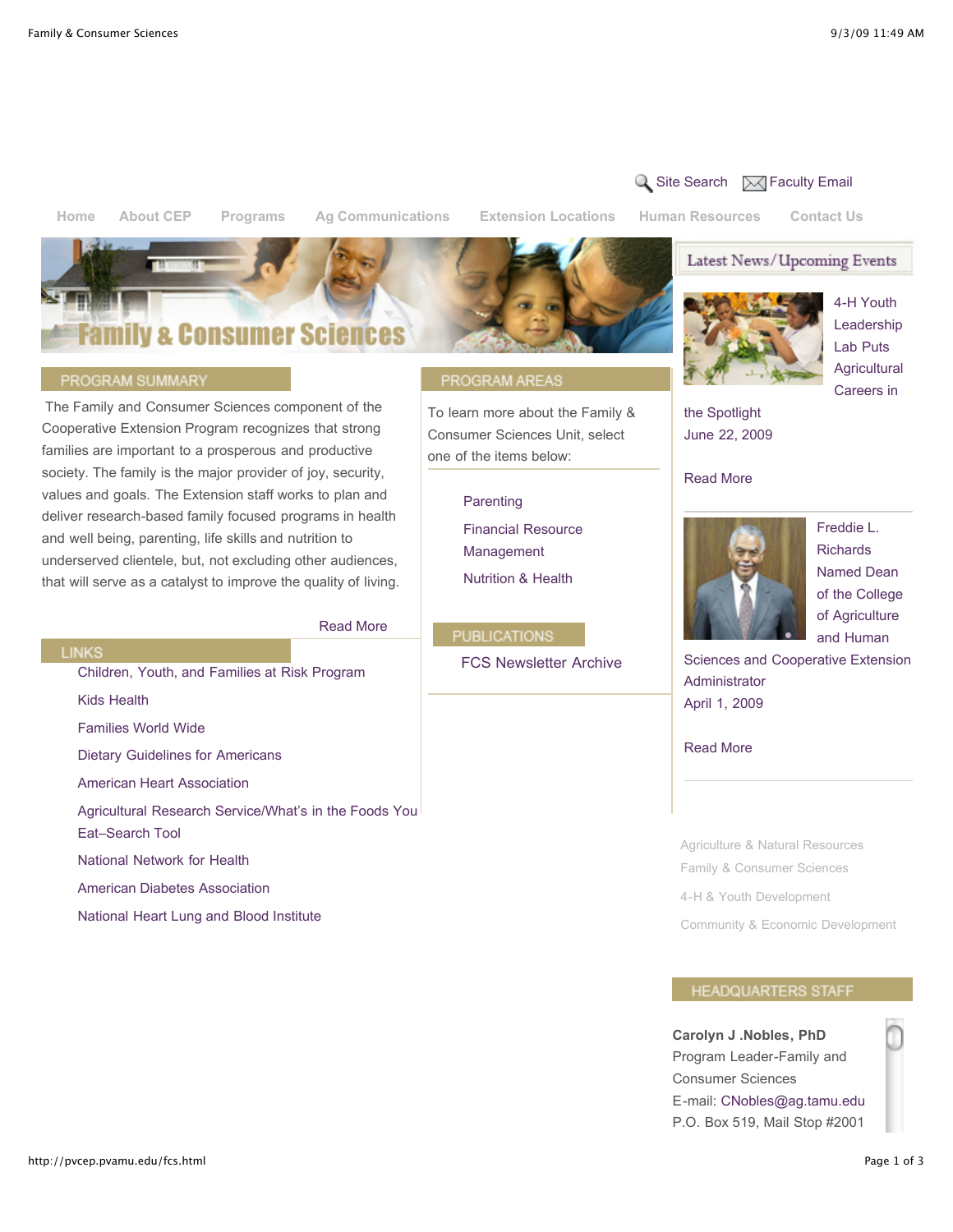Prairie View, TX 77446-3059 Phone: 936.261.5122 FAX: 936.261.5141

Program Specialist-CEP (FCS)

 $\sqrt{2}$  $+$ 

[Home](http://pvcep.pvamu.edu/) | [ADA Resources |](http://www.pvamu.edu/pages/276.asp) [Webmaster |](mailto:lssmith@pvamu.edu) [Contact Us](http://pvcep.pvamu.edu/contact_us.html)

P.O. Box 519, Mail Stop #2001 © Copyright 2006 -- Cooperative Extension Program, Prairie View A&M University

[otbinteractive](http://www.otbinteractive.com/)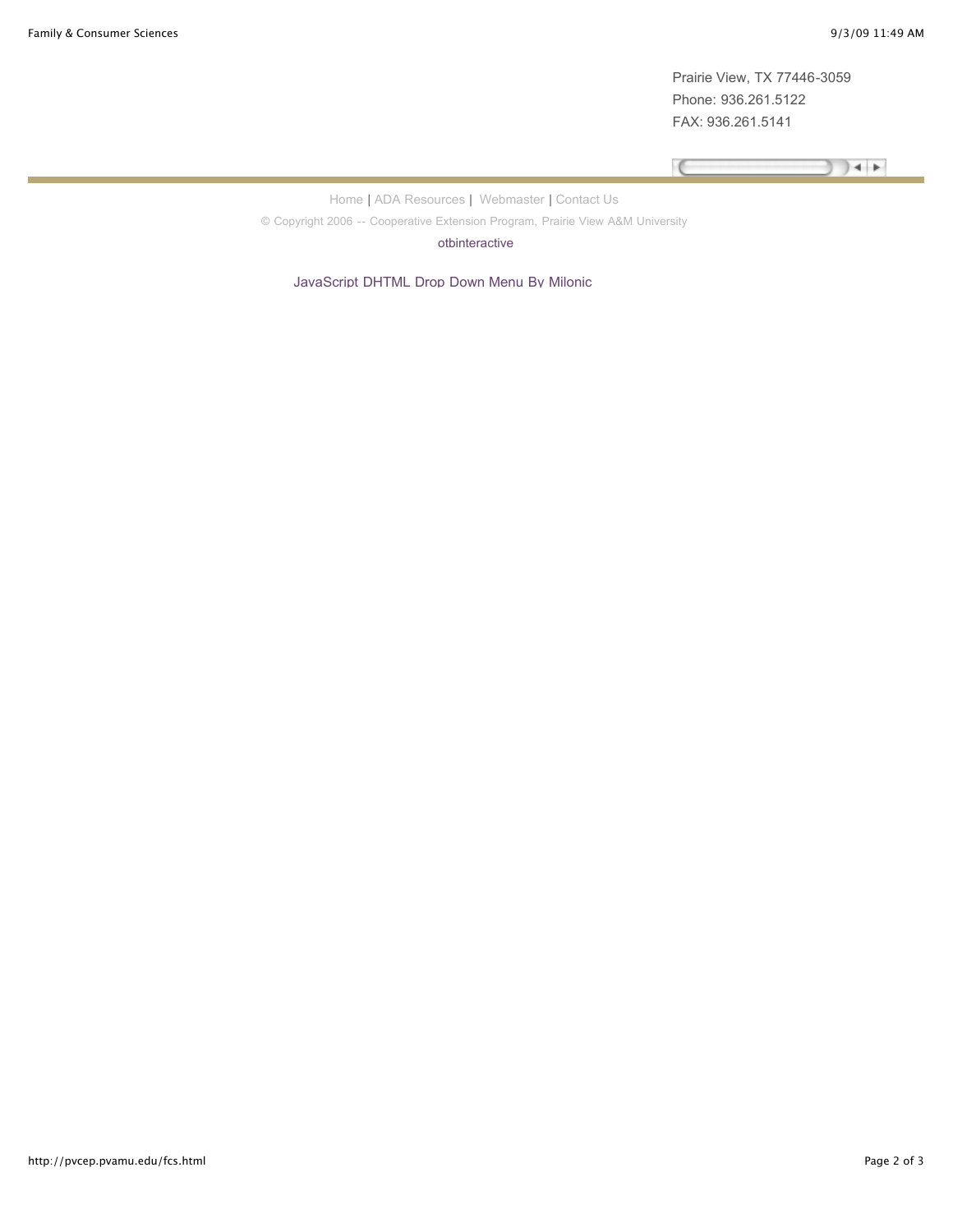## $\alpha$  [Site Search](http://pvcep.pvamu.edu/?q=search/node)  $\boxtimes$  [Faculty Email](https://pvumail.pvamu.edu/exchange)

**[Home](http://pvcep.pvamu.edu/index.html) About CEP Programs Ag Communications [Extension Locations](http://pvcep.pvamu.edu/map.html) Human Resources [Contact Us](http://pvcep.pvamu.edu/contact_us.html)**

Latest News/Upcoming Events



#### PROGRAM SUMMARY

The Cooperative Extension 4-H & Youth Development Program at Prairie View A&M University officially started in 1985. Prior to 1985 the youth program was called the Recreation and Outdoor Education Program. Trained professionals and paraprofessionals used fun wagons that contained recreational and camping activities to attract young people and teach them to use their leiure time constructively.

#### **Mission Statement**

Prepare youth to meet the challenges of childhood, adolescence and adulthood, through a coordinated, longterm, progressive series of educational experiences that enhance life skills and develop social, emotional, physical and cognitive competencies.

**4-H Creed:** Learn by doing

**4-H Motto:** To make the best better

#### **What is 4-H?**

4-H Is...

Learning by doing, and is available to all boys and girls in the 3rd through 12th grades, from urban, suburban and rural areas. First, an adult leader brings together youth that have common interests. Second, the youth choose one or more projects. Projects are chosen from among 100 project areas offered, or if you don't see the one you like, you can create your own project. Third, the group enrolls as a club, and fourth meets together to learn and have FUN. Clubs are able to explore 4-H activities, events and trips. In 4-H there are events happening all year round.

#### **Who is 4-H for?**

#### ALL YOUTH and adults

Ages 5-8: Clover Kids (non-competitive activities) Ages 9-13: Sub-Juniors, Juniors, and Intermediates (name

#### PROGRAM AREAS

To learn more about The 4-H & Youth Development Unit, select one of the items below:

> [Job Force Preparation, Career](http://pvcep.pvamu.edu/4-h-Work.html) Development and

Entrepreneurial Skills

[Leadership Development and](http://pvcep.pvamu.edu/4-h-leadership.html) **Citizenship** 

[4-H Agriculture and Natural](http://pvcep.pvamu.edu/4-H-agriculture.html) **Resources** 

[4-H Volunteerism and Mentoring](http://pvcep.pvamu.edu/4-h-volunteering.html)

[Life Skills Development](http://pvcep.pvamu.edu/4-h-life.html)

#### ADDITIONAL INFORMATION

#### **4-H Pledge:**

I pledge:

My head to clearer thinking My heart to greater loyalty My hands to larger service My health to better living For my club, my community, my country, and my world.

#### **What is a 4-H Club?**

These are the traditional clubs that have been, and will continue to be, the basic unit and foundation of the 4-H program. Clubs may be organized on a project basis or on a community basis.

In a PROJECT club, all members of about the same age work on the same project area together.



4-H Youth Leadership Lab Puts **Agricultural** Careers in

the Spotlight [June 22, 2009](http://pvcep.pvamu.edu/articles/article-22Jun2009.html) 

#### Read More



Freddie L. Richards Named Dean of the College of Agriculture and Human

[Sciences and Cooperative Extension](http://pvcep.pvamu.edu/articles/article-01Apr2009.html) Administrator April 1, 2009

#### Read More

[Agriculture & Natural Resources](http://pvcep.pvamu.edu/agnr.html) [Family & Consumer Sciences](http://pvcep.pvamu.edu/fcs.html)

[4-H & Youth Development](http://pvcep.pvamu.edu/4-h.html)

[Community & Economic Development](http://pvcep.pvamu.edu/comd.html)

#### **HEADQUARTERS STAFF**

#### **Nelson Daniels, PhD**

**Beverly A. Spears, PhD**

Associate Administrator Cooperative Extension Program E-mail: [NDaniels@ag.tamu.edu](mailto:NDaniels@ag.tamu.edu) P.O. Box 519, Mail Stop #2001 Prairie View, TX 77446-3059 Phone: 936.261.5112 FAX: 936.261.5141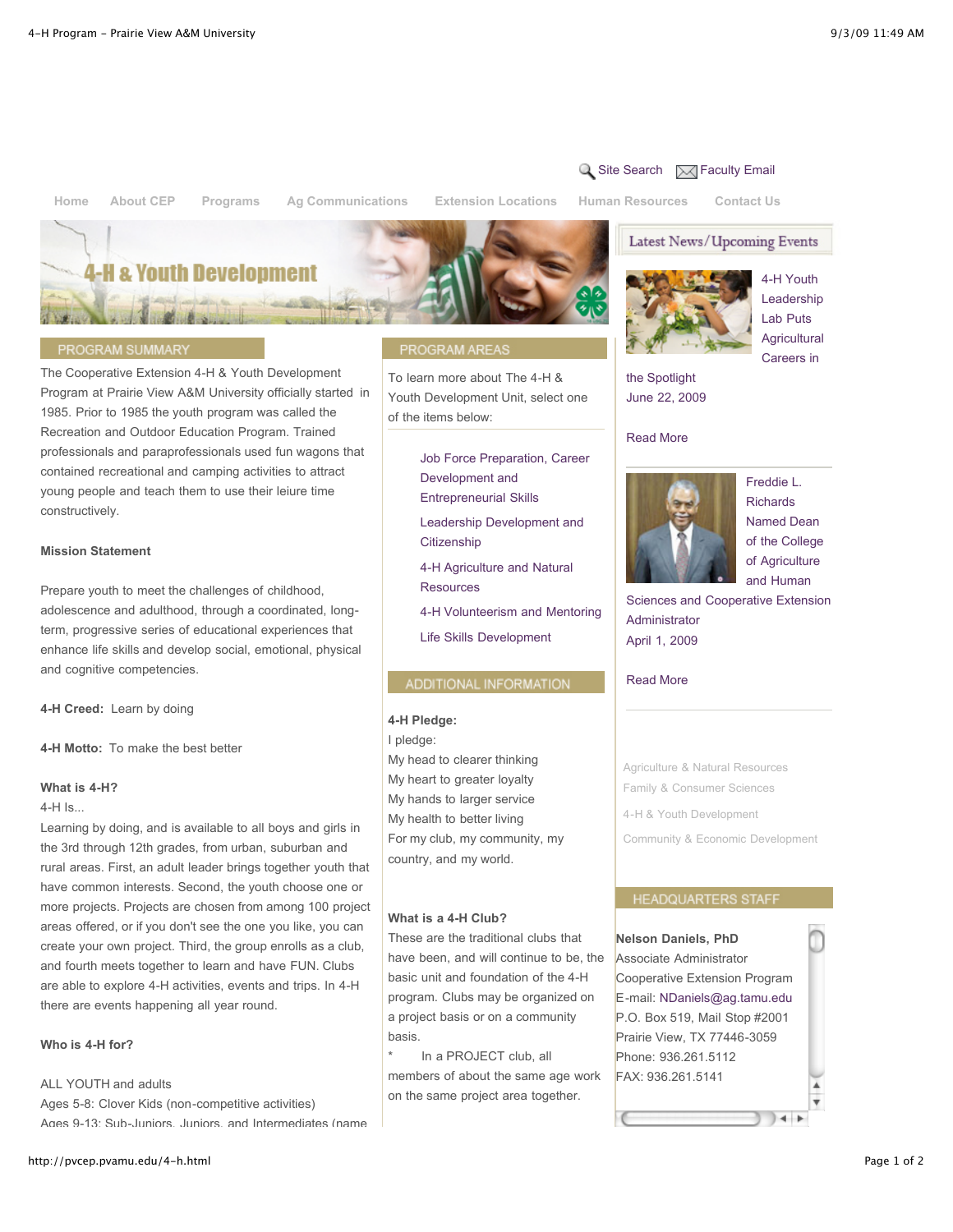| Tigue e Tu. Que cumulo, cumulo, una michitualidad pianto<br>depends on area of state)<br>Ages 14-19: Senior 4-H |                  | $\star$<br>A COMMUNITY club includes a<br>larger number of members of various<br>ages who work on a variety of<br>projects. |
|-----------------------------------------------------------------------------------------------------------------|------------------|-----------------------------------------------------------------------------------------------------------------------------|
|                                                                                                                 | <b>Read More</b> | How Do I Join 4-H?                                                                                                          |
| <b>LINKS</b>                                                                                                    |                  | Contact your Extension Agent - 4-H                                                                                          |
| National 4-H Council                                                                                            |                  | (CEP) to sign up for a 4-H club in your<br>area.                                                                            |
| 4-H Brand Network                                                                                               |                  |                                                                                                                             |
| <b>Texas AgriLife Extension</b>                                                                                 |                  |                                                                                                                             |
|                                                                                                                 |                  |                                                                                                                             |
|                                                                                                                 |                  |                                                                                                                             |
|                                                                                                                 |                  |                                                                                                                             |
|                                                                                                                 |                  |                                                                                                                             |
|                                                                                                                 |                  |                                                                                                                             |
|                                                                                                                 |                  |                                                                                                                             |
|                                                                                                                 |                  |                                                                                                                             |

[Home](http://pvcep.pvamu.edu/) | [ADA Resources](http://www.pvamu.edu/pages/276.asp) | [Webmaster |](mailto:lssmith@pvamu.edu) [Contact Us](http://pvcep.pvamu.edu/contact_us.html)

© Copyright 2006 -- Cooperative Extension Program, Prairie View A&M University

[otbinteractive](http://www.otbinteractive.com/)